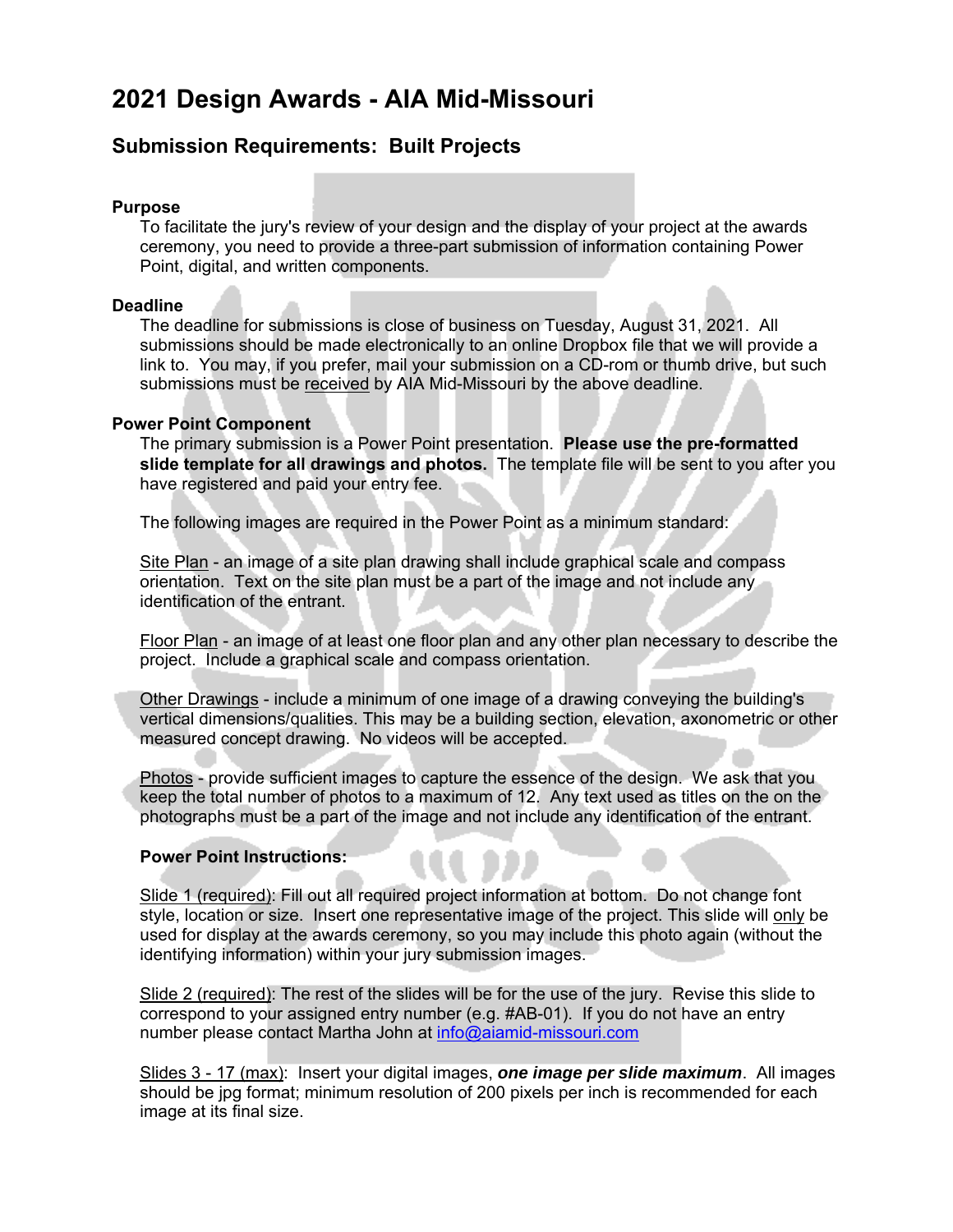### **2021 Design Awards - AIA Mid-Missouri Submission Requirements: Built Projects**

Enlarge each image so it reaches either the full "X" (width) or full "Y" (height) of the slide template and center each image within the guidelines. We suggest that you format your images as close to 1600 pixels X 1200 pixels as possible, as this size will fill the Power Point Slide very neatly. All slides must remain in landscape orientation and retain the black background.

All text and graphics must be a part of the jpg image. No Power Point text, graphics, sound, video clips, transitions, links to other files or custom animation are permitted.

Completed Power Point presentations should not exceed 15 MB total. **Please do not exceed 17 slides total** (including Slide 1 and Slide 2 listed above).

Save the revised PowerPoint presentation to submit with your entry. Please name the PowerPoint file with your Entry number (e.g. #AB-01.ppt) and no other identification. Do not compress or zip the file.

AIA Mid-Missouri reserves the right to disqualify any entry that does not meet the above criteria.

#### **Digital Component**

The digital component are the images used in the Power Point, and must be included individually, separate from the Power Point. **DO NOT** submit images of your power point slides, but individual separate images, without any added text. All graphic images (photos and drawings) should be submitted in a high-resolution image format. No image shall have any identification of the entrant.

#### **Written Component**

Completely fill out both the Entry Identification Sheet and Project Data Sheet. Do not put any identifying information on the Project Data Sheet beyond your Entry Number. A Word file is included for your use. If you do not have this file please contact Martha John at info@aiamid-missouri.com

The written component should address or explain the challenges of this particular project and how the design met those challenges, rather than just describing the design. Please try to stay within the maximum number of words indicated.

#### **Submission**

The deadline for submissions is close of business (5:00 p.m.) on Tuesday, August 31, 2021. All submissions should be made electronically to an online Dropbox file to which we will provide a link. You will be given information about connecting with it in your submission packet. If you have any trouble connecting to the Dropbox, contact Martha John at info@aiamid-missouri.com immediately. You may, if you prefer, mail your submission on a CD-rom or thumb drive, but such submissions must be received at AIA Mid-Missouri by the above deadline.

Entry materials will not be returned. Submission of entry constitutes permission for AIA Mid-Missouri and AIA Missouri to use all or part of the submission for publication and Chapter archive purposes.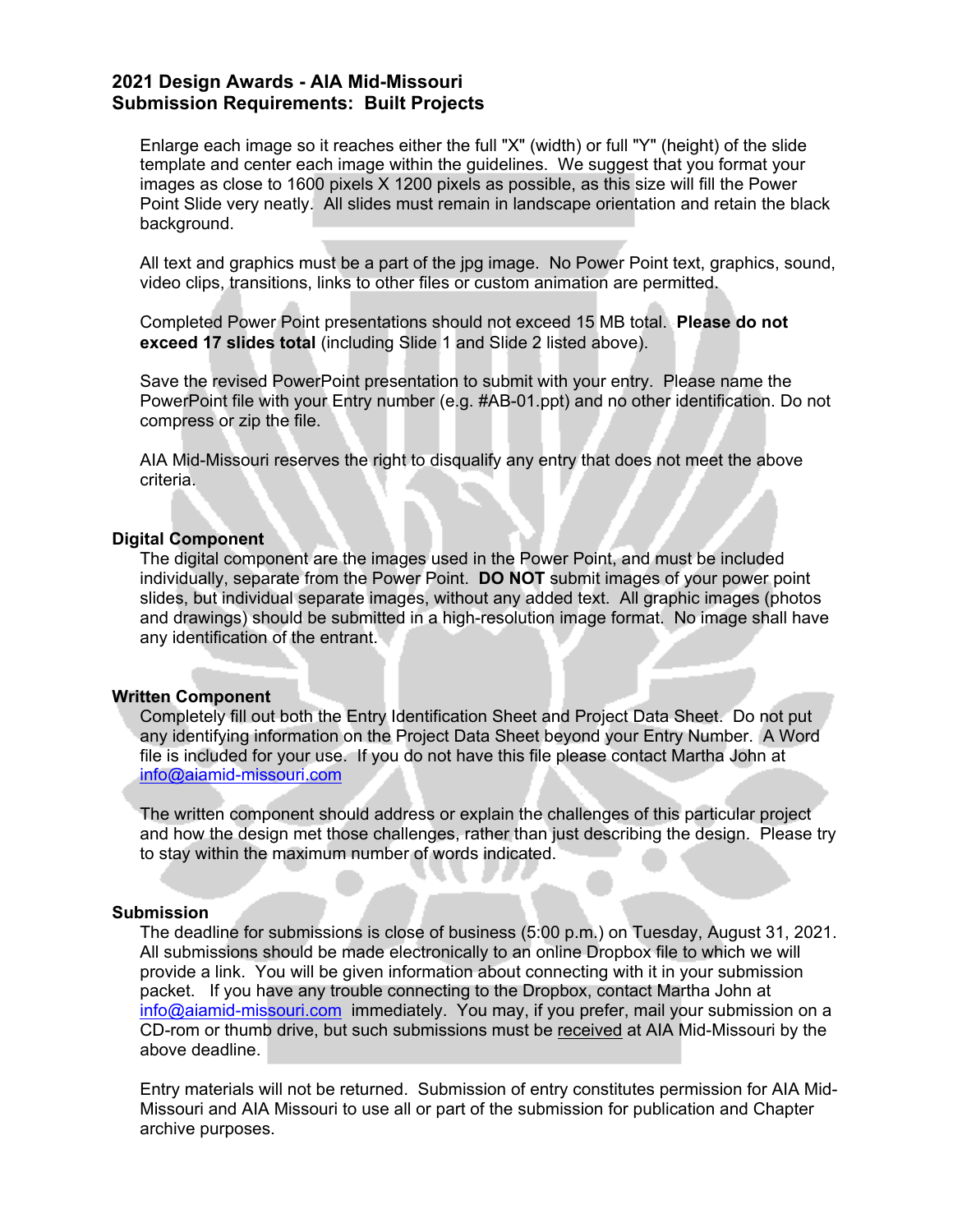**2021 Design Awards - AIA Mid-Missouri Submission Requirements: Built Projects**

## **Entry Identification Sheet**

**Entry #**

Project Name:

Location:

Completion Date:

Project Owner (name, address, phone, contact person):

Architect: (name, address, phone, e-mail, individual credits):

Contractor: (name, address, phone, e-mail):

Consultants & their roles (name, address):

Photographer (name, address):

This entry submitted by (contact name, firm, phone and e-mail):